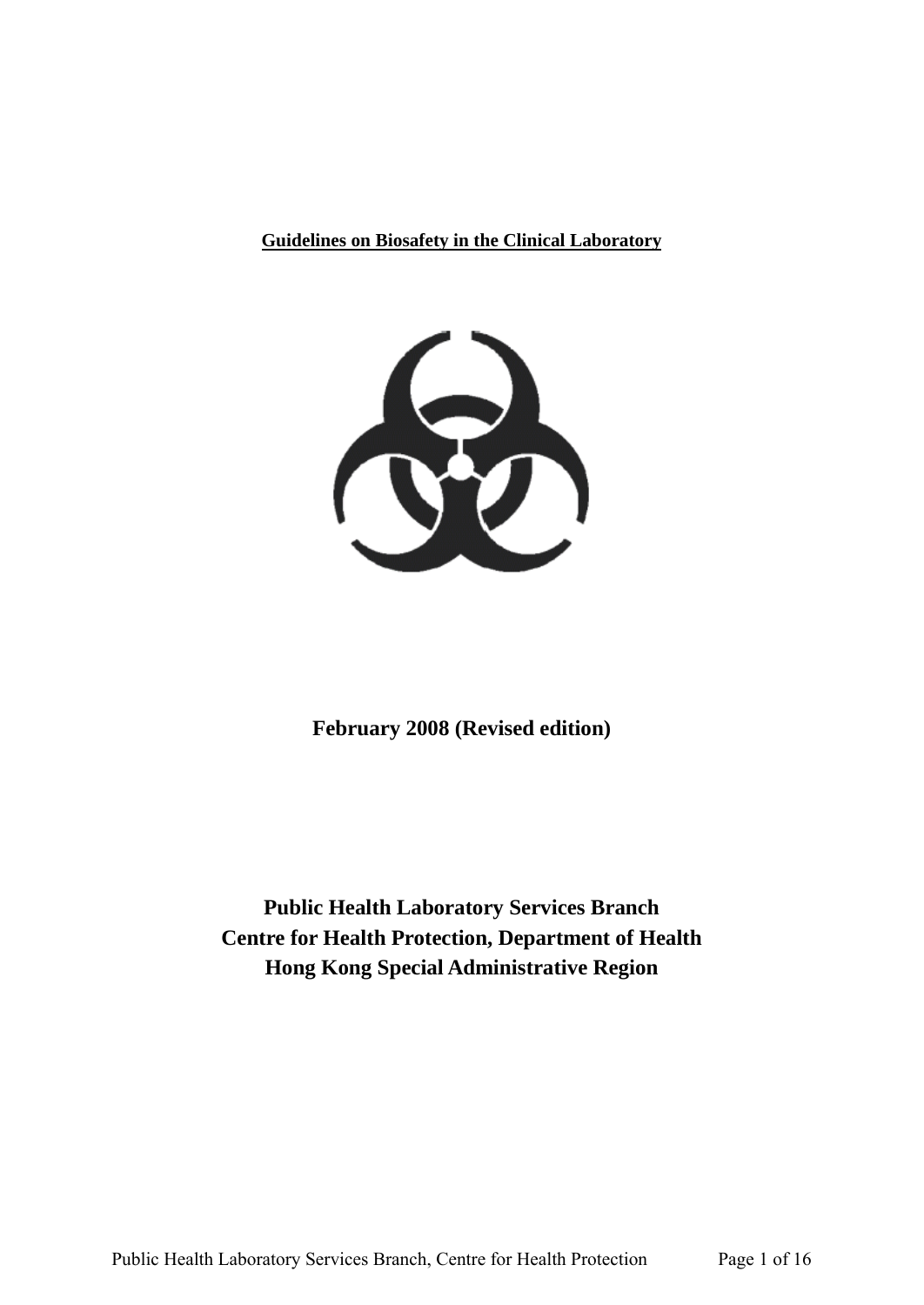| <b>CONTENTS</b> |                                                            | <b>PAGE</b>    |
|-----------------|------------------------------------------------------------|----------------|
|                 | 1. Scope                                                   | 3              |
|                 | 2. Organization                                            | 4              |
|                 | 3. Biosafety programme                                     | 5              |
|                 | 3.1 Training<br>3.2 Biosafety measures                     | 5<br>6         |
|                 | 3.3 Safety manual                                          | $\overline{7}$ |
|                 | 3.4 Management of accidents and incidents                  | $\overline{7}$ |
|                 | 3.5 Management of staff health                             | $\overline{7}$ |
|                 | 3.6 Monitoring of safety systems                           | $\overline{7}$ |
|                 | 3.7 Maintenance of various safety records                  | 8              |
|                 | 4. Categorization of biological agents                     | 9              |
|                 | 4.1 Agents recommended to be handled in BSL-3 laboratories | 10             |
|                 | 4.2 Agents recommended to be handled in BSL-4 laboratories | 11             |
|                 | 5. Biosafety requirements                                  | 12             |
|                 | 5.1 Biosafety level 2 (BSL-2)                              | 12             |
|                 | 5.2 Biosafety level 3 (BSL-3)                              | 14             |
|                 | 5.3 Biosafety level 4 (BSL-4)                              | 14             |
|                 | 6. Specimen packaging, labeling and transport              | 15             |
|                 | 7. References                                              | 16             |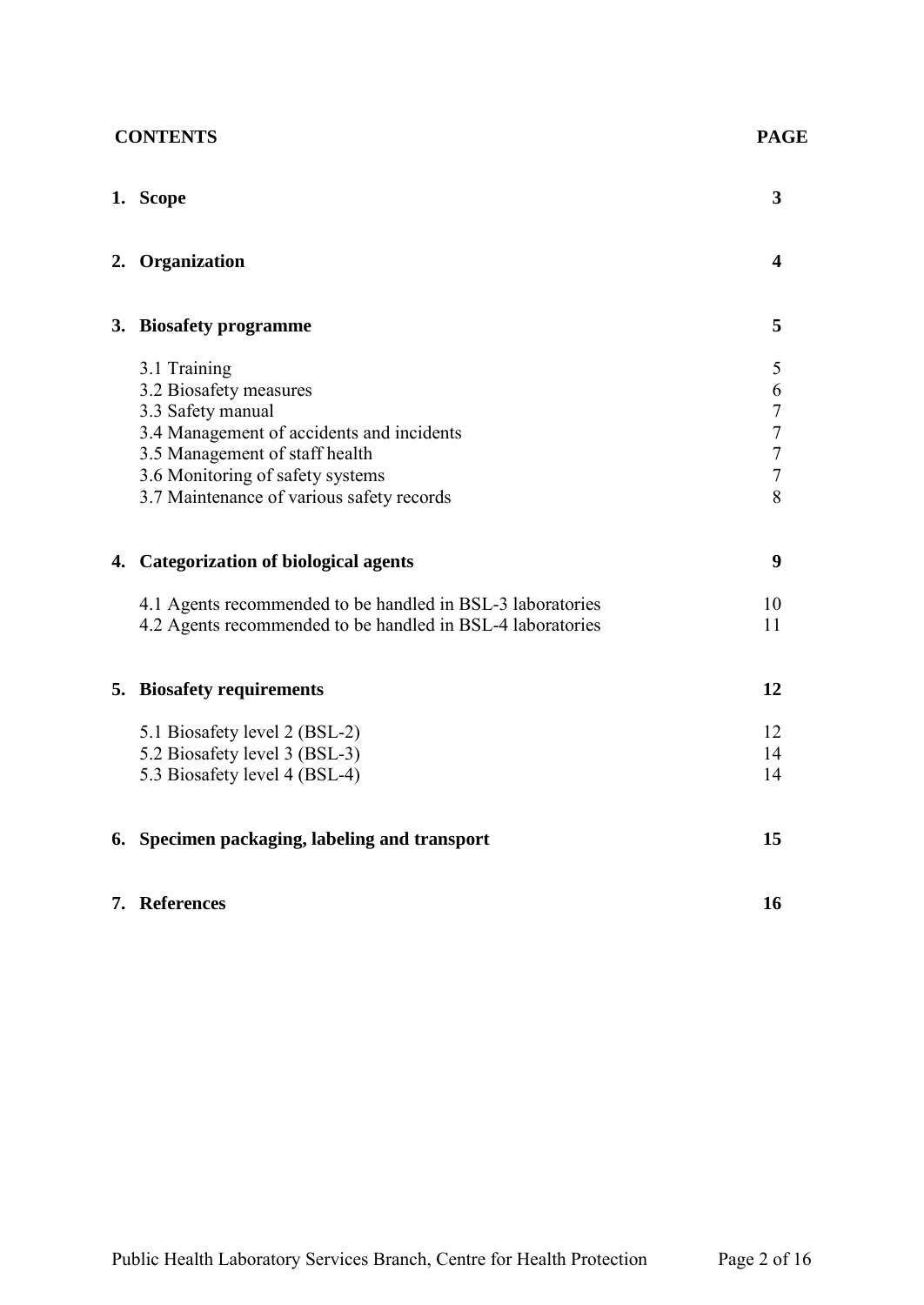## **1. Scope**

 aspects like chemical, fire, electrical and radiation safety as well as biosecurity. The These Guidelines set out the requirements for the microbiological aspects of safety in laboratories where biological agents are handled. It is primarily intended for laboratories where microbiological work such as diagnosis, research and teaching is undertaken. Biosafety is just one element of laboratory safety which should include other safety Laboratory Director should ensure all workers understand all other safety aspects as well in addition to the requirements as set out in these guidelines.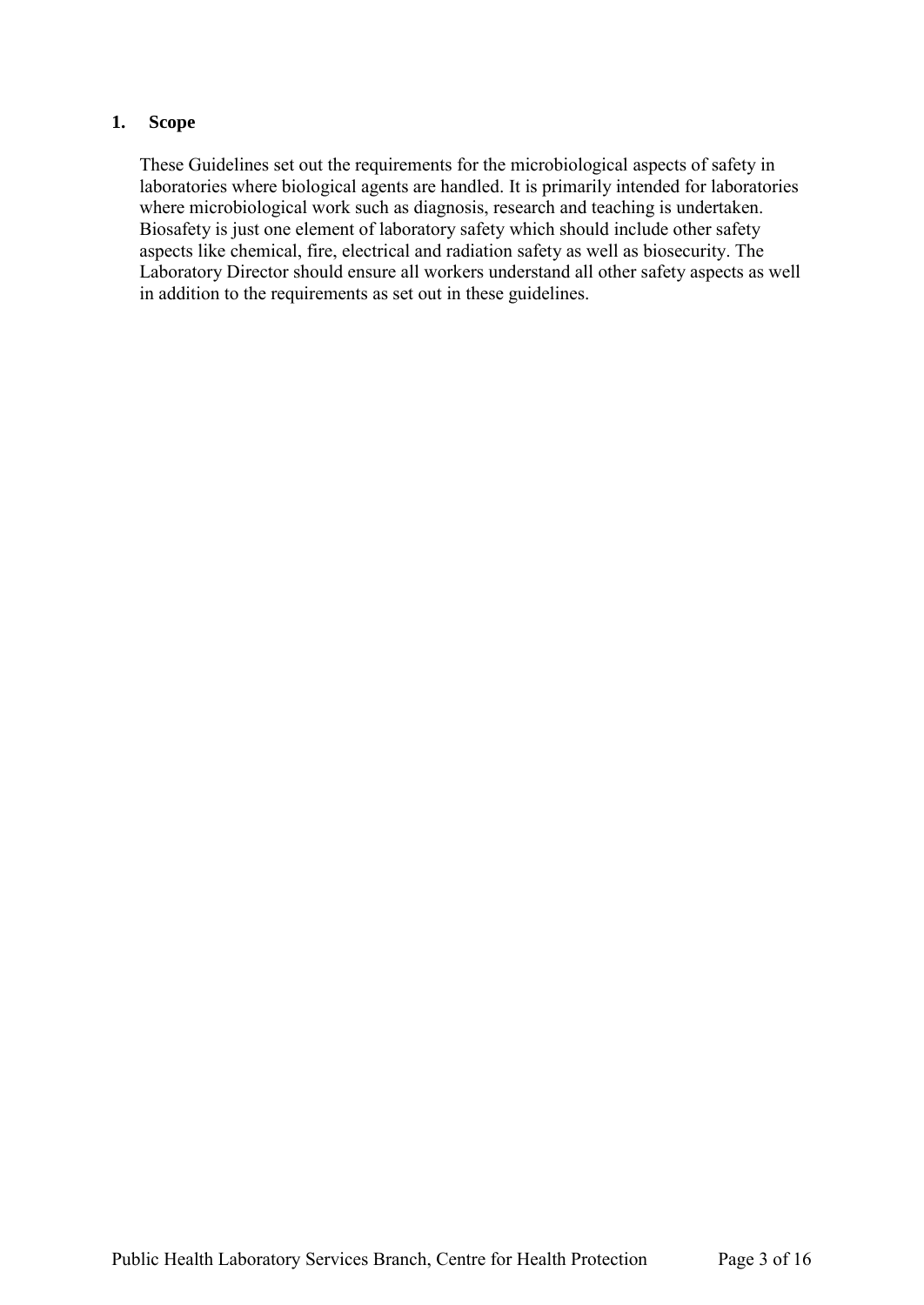# **2. Organization**

The laboratory management has the responsibility for the safety of all employees and visitors to the laboratory. The primary responsibility shall rest with the Laboratory Director.

 A safety coordinator should be appointed to assist the Laboratory Director in overseeing laboratory safety, giving advice to the management and assisting in the design and maintenance of the safety programme. If warranted, a safety committee with well defined Terms of Reference should be set up.

Individual staff members have the responsibility to follow documented safety procedures to ensure both personal and institutional safety.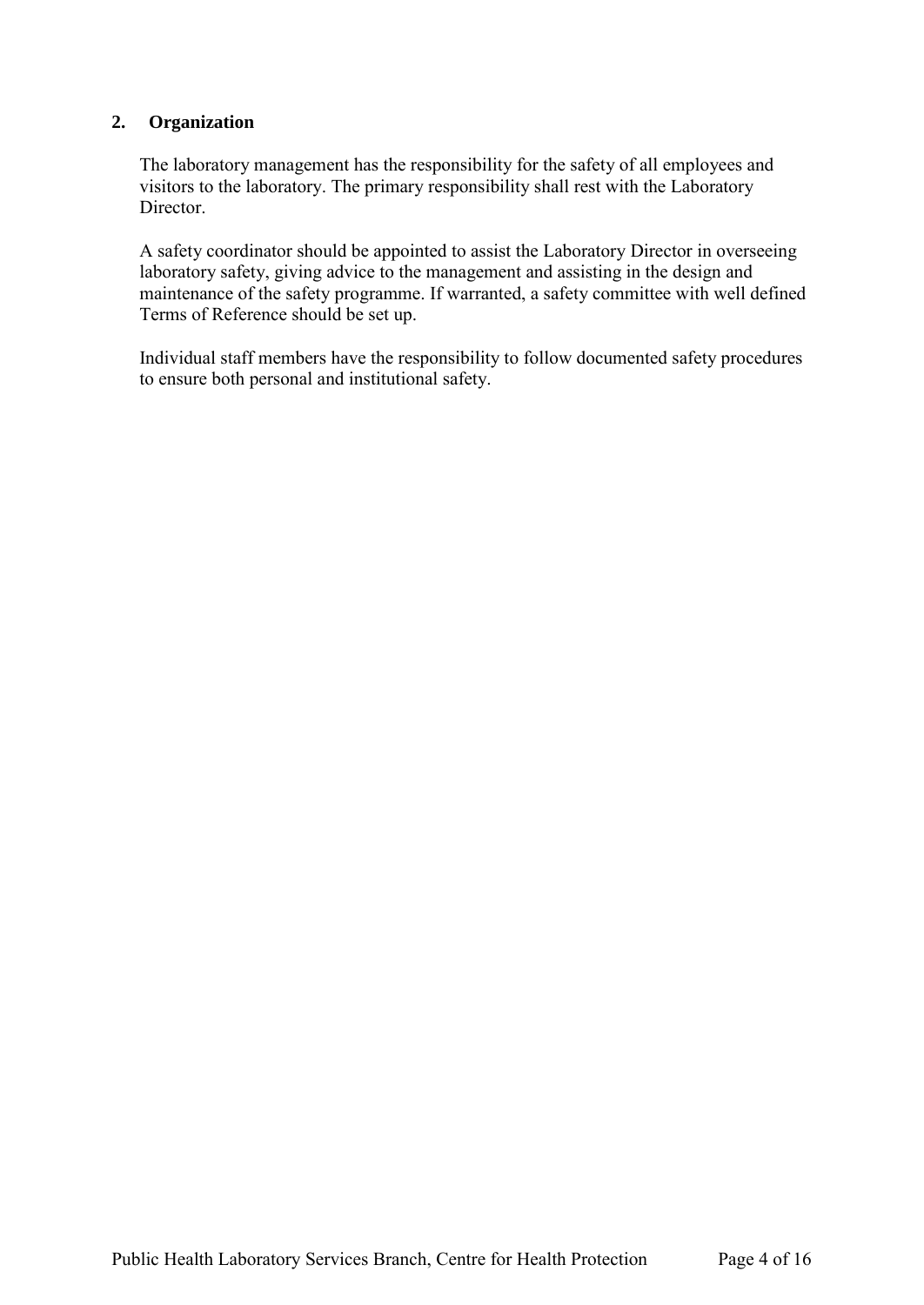### **3. Biosafety programme**

A programme shall be in place, with regular monitoring and review, to ensure a safe work environment and safe work practices in the laboratory, encompassing the following elements:

- Provision of training
- Promotion of appropriate measures
- Implementation of practices in accordance with safety manual
- Management of accidents and incidents
- Management of staff health
- Monitoring of safety systems
- Maintenance of various safety records

#### 3.1 Training

All staff shall be trained to foster correct attitudes and understanding of safe working practices including personal hygiene, appropriate use of personal protective equipment (PPE) with good microbiological techniques, safe use of equipment, recognition of hazards, risks and consequences before commencement of practical laboratory work. Continuing education and training to maintain staff awareness of the safety implication of changing technology and improvements in safety practices should be undertaken and documented. Personal training records shall be kept. For work in BSL-3 or BSL-4 laboratories, more intensive and specialized training should be provided. In addition, staff's experience and competence of working safely shall be formally assessed and documented before commencement of work.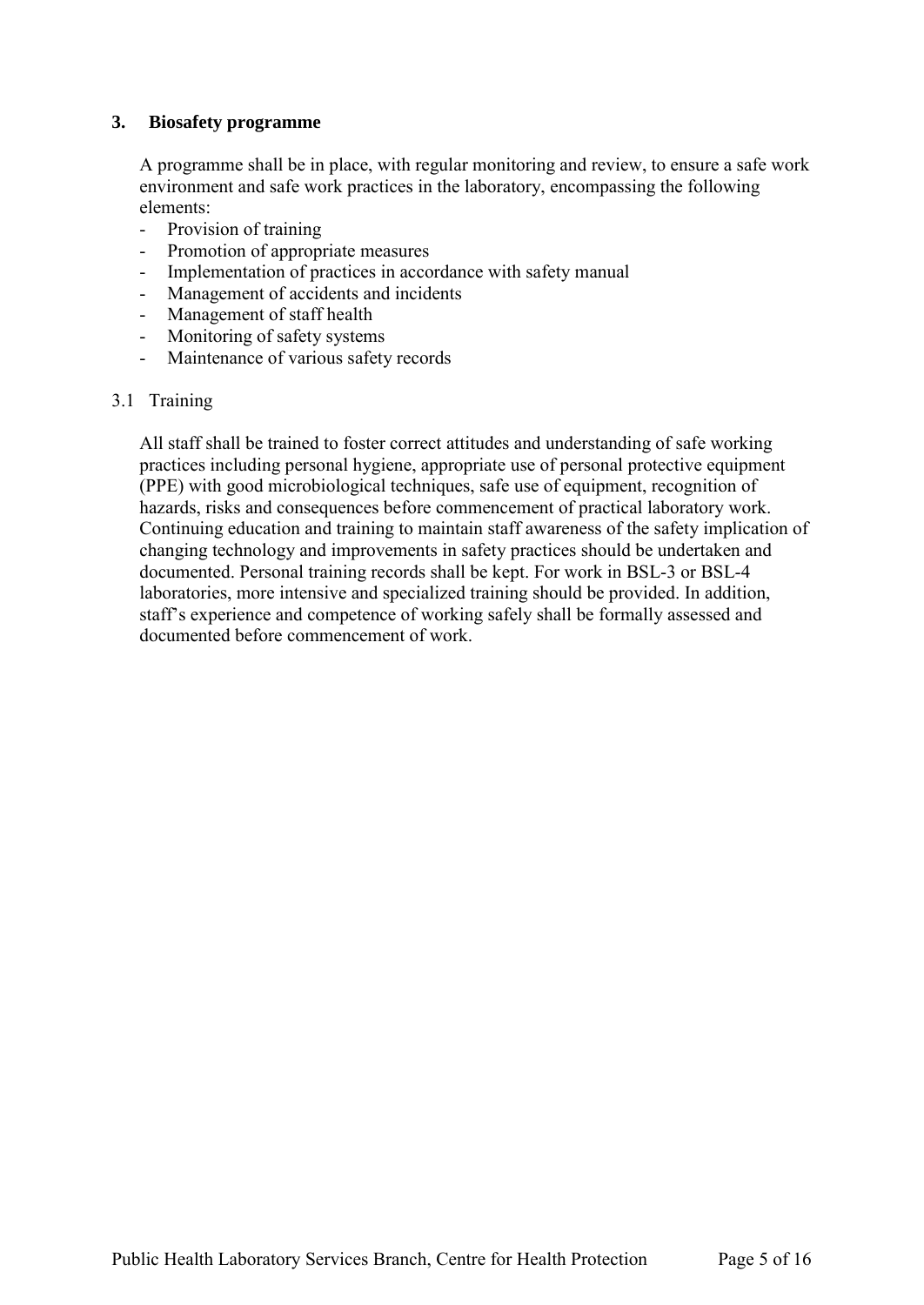#### 3.2 Biosafety measures

Biosafety measures encompass suitable facility design, availability and appropriate use of PPE and safety equipment and safe work practices. All hazards shall be identified and risk assessment carried out regularly to control the risks.

## 3.2.1 Facility design

 Safety in facility design needs to be taken into account on initial planning and set-up of a laboratory, and ongoing assessments are required to ensure suitability for the work undertaken. Elements which need to be addressed include but are not limited to the followings:

- Location and layout of laboratory
- Air flow and ventilation requirements
- Material of work surfaces, with respect to type of work and disinfection considerations
- Furniture of suitable material and ergonomic design
- Sanitation and handwashing facilities

## 3.2.2 PPE and safety equipment

 and centrifuges with sealed buckets. They shall be used, maintained, disinfected and PPE and safety equipment provide a barrier to minimize the risk of exposure to aerosols, splashes and accidental inoculation. Such safety equipment selected should be based on the nature of work performed. Examples of PPE include protective clothing, gloves, goggles, etc, and examples of containment equipment include biological safety cabinets stored properly. Inventories and maintenance records shall be kept. All PPE should be removed when contaminated or when their use is no longer required, with proper decontamination before re-use or disposal.

#### 3.2.3 Safe work practices

All staff shall adopt safe practices as follows:

- Adopting good microbiological techniques
- Maintaining personal hygiene
- Using appropriate precautions when performing microbiological manipulations, especially when undertaking aerosol generating procedures
- Proper storage of specimens and isolates of microorganisms with corresponding level of access control and maintenance of inventory
- Proper decontamination and disposal as appropriate of infectious materials and wastes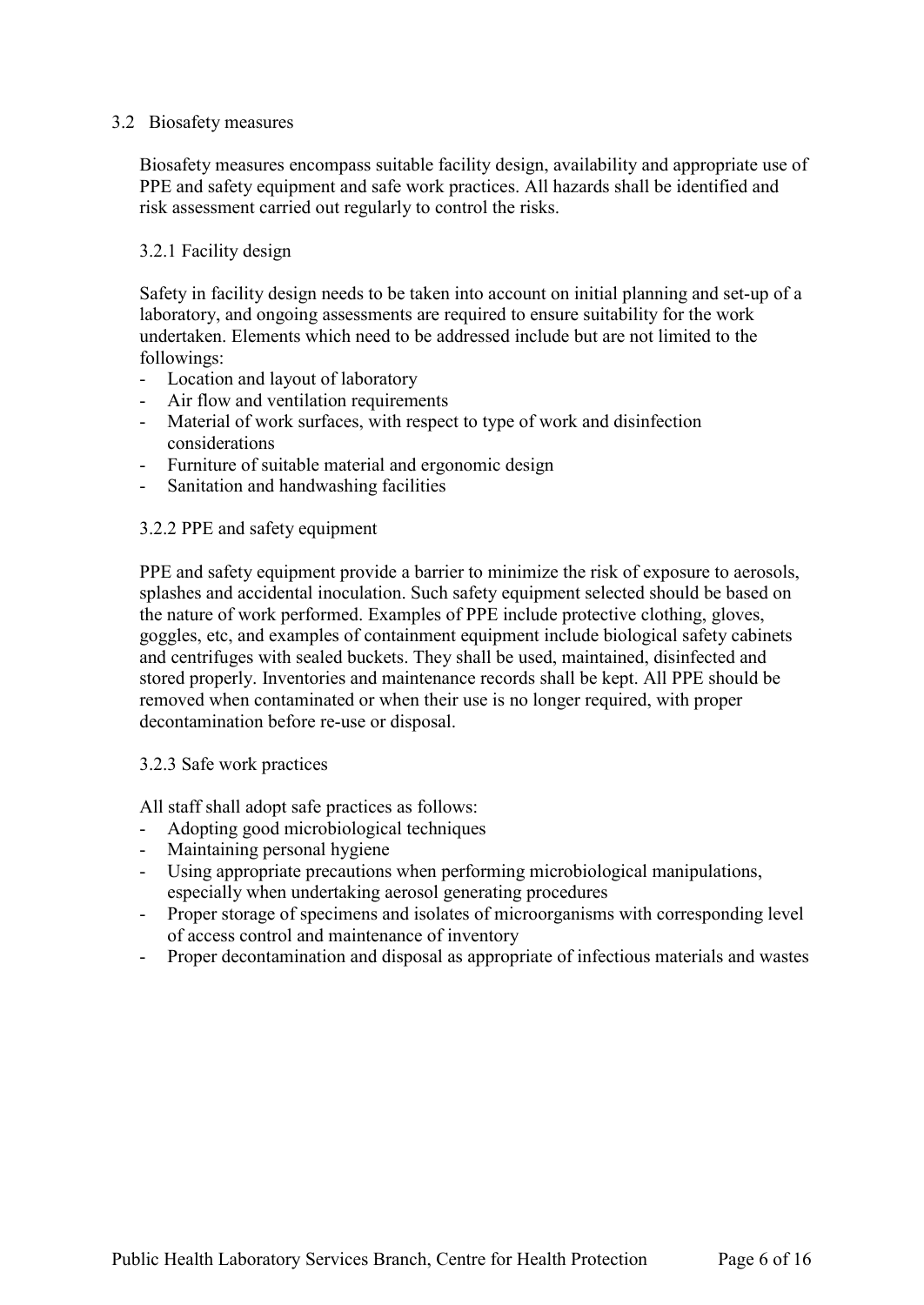#### 3.3 Safety manual

A biosafety manual shall be developed, adopted and regularly reviewed. The manual shall document the following aspects:

- Organization of safety management
- Safety precautions in microbiological work
- Specific procedures in use of PPE and safety equipment
- Decontamination procedures
- Disposal of laboratory wastes
- Management of accidents and incidents
- Monitoring of staff health including immunization and medical surveillance
- Transport of biological materials

Regular safety audits with reference to the safety manual shall be conducted, with documentation of audit findings and any necessary improvement actions.

3.4 Management of accidents and incidents

 Contingency plans and procedures for accidents and incidents, for example, spillage of continuous improvement programme shall be in place to review and improve the safety appropriate actions and notify the Department of Health without delay. pathogens, failure of biological safety cabinet and autoclave, shall be in place. Regular drills should be carried out to familiarize staff with the contingency procedures. A reporting mechanism shall be promulgated and made known to all staff such that all accidents and incidents could be promptly reported to the supervisor and safety coordinator and managed accordingly. All accidents and incidents shall be investigated and properly documented. Preventive measures shall be implemented accordingly. A programme. In cases with potential threat to public health, the management shall take

#### 3.5 Management of staff health

The management shall ensure there is adequate measures to ensure staff health. The staff health programme shall encompass the following:

- Pre-employment check
- Provision of immunization where indicated
- Keeping of baseline sera
- Medical surveillance to monitor staff sickness through reporting and recording of illness and absence
- Provision of medical care as necessary
- Proper record keeping

#### 3.6 Monitoring of safety systems

The overall safety status of the laboratory needs to be reviewed regularly to ensure compliance with safety requirements. Safety inspections and audits shall be conducted regularly to ensure laboratory safety is maintained. Examples of elements to be inspected and audited include: training of personnel, monitoring of equipment and facilities, implementation of safe work practices, maintenance of accident records and surveillance of staff health.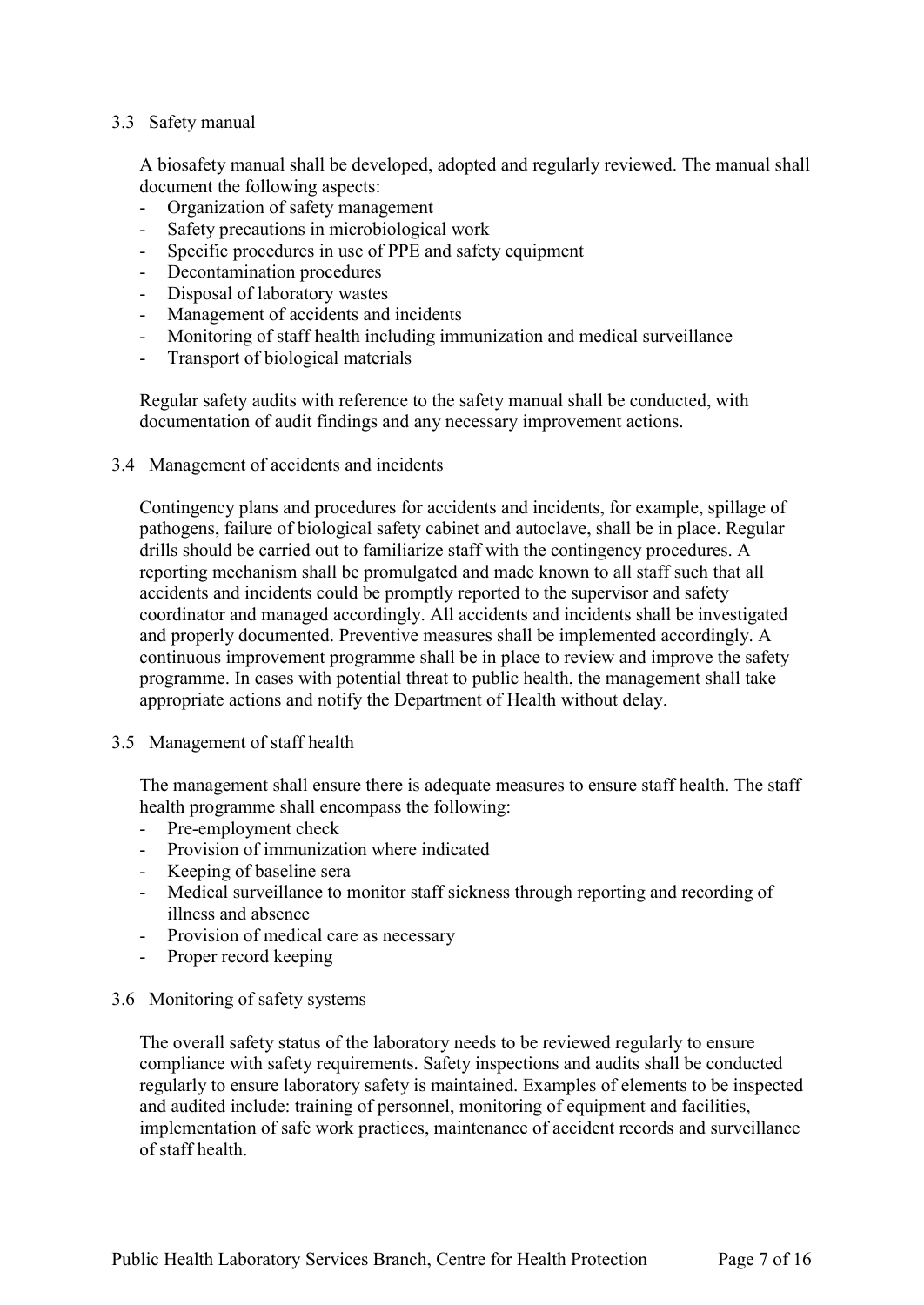# 3.7 Maintenance of various safety records

The following records shall be kept, as mentioned in earlier sections:

- Training
- Inventory and maintenance of safety equipment
- Updated inventory of specimens and isolates in storage
- Accidents and incidents
- Staff health including immunization and sickness
- Safety inspection and audit
- Improvement actions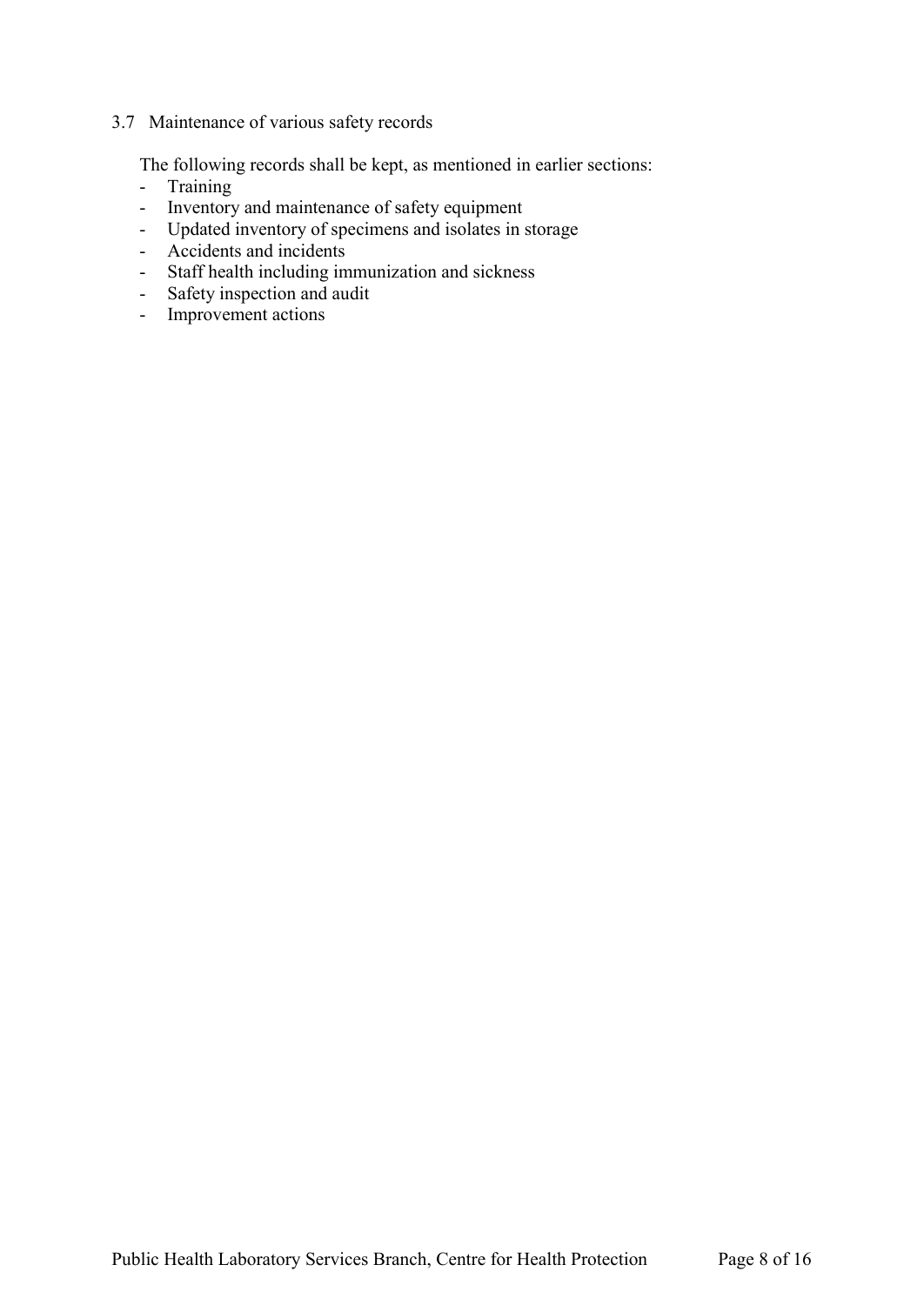### **4. Categorization of biological agents**

Based on the hazards posed, infective microorganisms are classified according to Risk Groups (RGs) for laboratory work. The following groupings are based on the classification as described in the World Health Organization (WHO) Laboratory Biosafety Manual:

- unlikely to cause human or animal disease. - Risk Group 1 (no or low individual and community risk) – A microorganism that is
- Risk Group 2 (moderate individual risk, low community risk) A pathogen that can cause human or animal disease, but is unlikely to be a serious hazard to laboratory workers, the community, livestock, or the environment. Laboratory exposures may cause serious infection, but effective treatment and preventive measures are available and the risk of spread of infection is limited.
- - Risk Group 3 (high individual risk, low community risk) A pathogen that usually causes serious human or animal disease but does not ordinarily spread from one infected individual to another. Effective treatment and preventive measures are available.
- Risk Group 4 (high individual and community risk) A pathogen that usually causes serious human or animal disease and that can be readily transmitted from one individual to another, directly or indirectly. Effective treatment and preventive measures are not usually available.

When performing work with various infective microorganisms, assessment should be made on the risk of a given procedure or experiment. Human pathogens encountered in a clinical laboratory are mostly RG2 biological agents, such that clinical specimens are handled at least under Biosafety Level 2 (BSL-2) containment. However, higher levels of microbiological practices, containment, and facility design may be required as necessary according to risk assessment, such as in cases when large quantities of cultures are handled.

 The following are examples of biological agents recommended to be handled in BSL-3 and 4 laboratories. It must be emphasized that the lists are not exhaustive, and judgement needs to be exercised when determining the level of safety precautions to be adopted, based on known characteristics of the pathogen, and the nature of the procedures to be undertaken.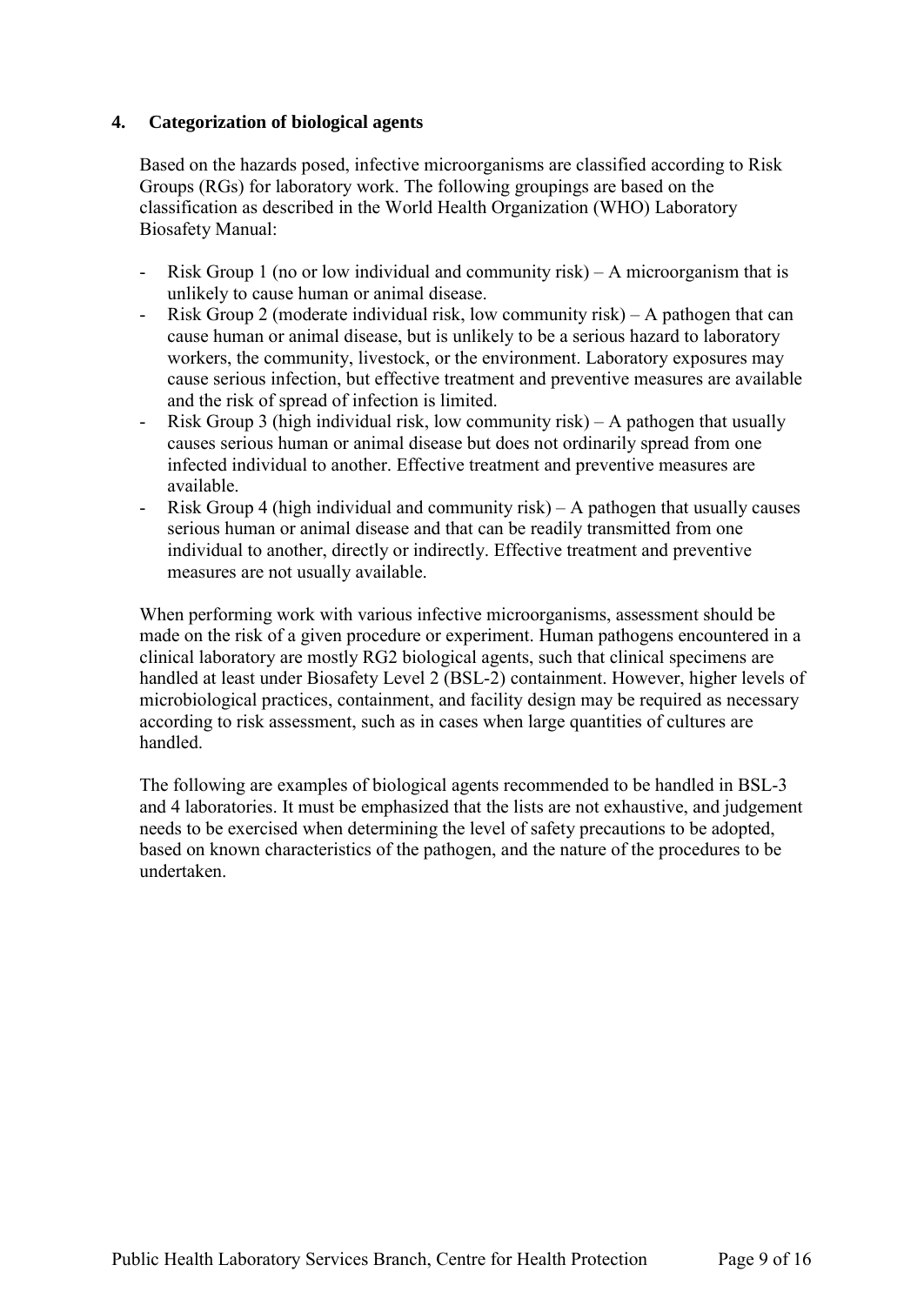4.1 Agents recommended to be handled in BSL-3 laboratories

#### Bacteria

- *Bacillus anthracis*
- *Burkholderia pseudomallei*
- *Brucella* spp. (except *B. ovis*)
- *Clostridium botulinum*
- *Francisella tularensis*
- *Mycobacterium tuberculosis* complex
- *Yersinia pestis*

#### Viruses

- Dengue virus
- Hantavirus
- Influenza virus type A (subtype H2, H5 and H7)
- Japanese encephalitis virus (pre-exposure vaccination recommended)
- Monkeypox virus
- Rabies or rabies-related virus (pre-exposure vaccination recommended)
- Rift Valley fever virus
- Severe acute respiratory syndrome (SARS)-coronavirus
- West Nile virus
- Yellow fever virus (pre-exposure vaccination recommended)

#### Fungi

- *Blastomyces dermatitidis*
- *Coccidioides* spp.
- *Histoplasma capsulatum*
- *Paracoccidioides brasiliensis*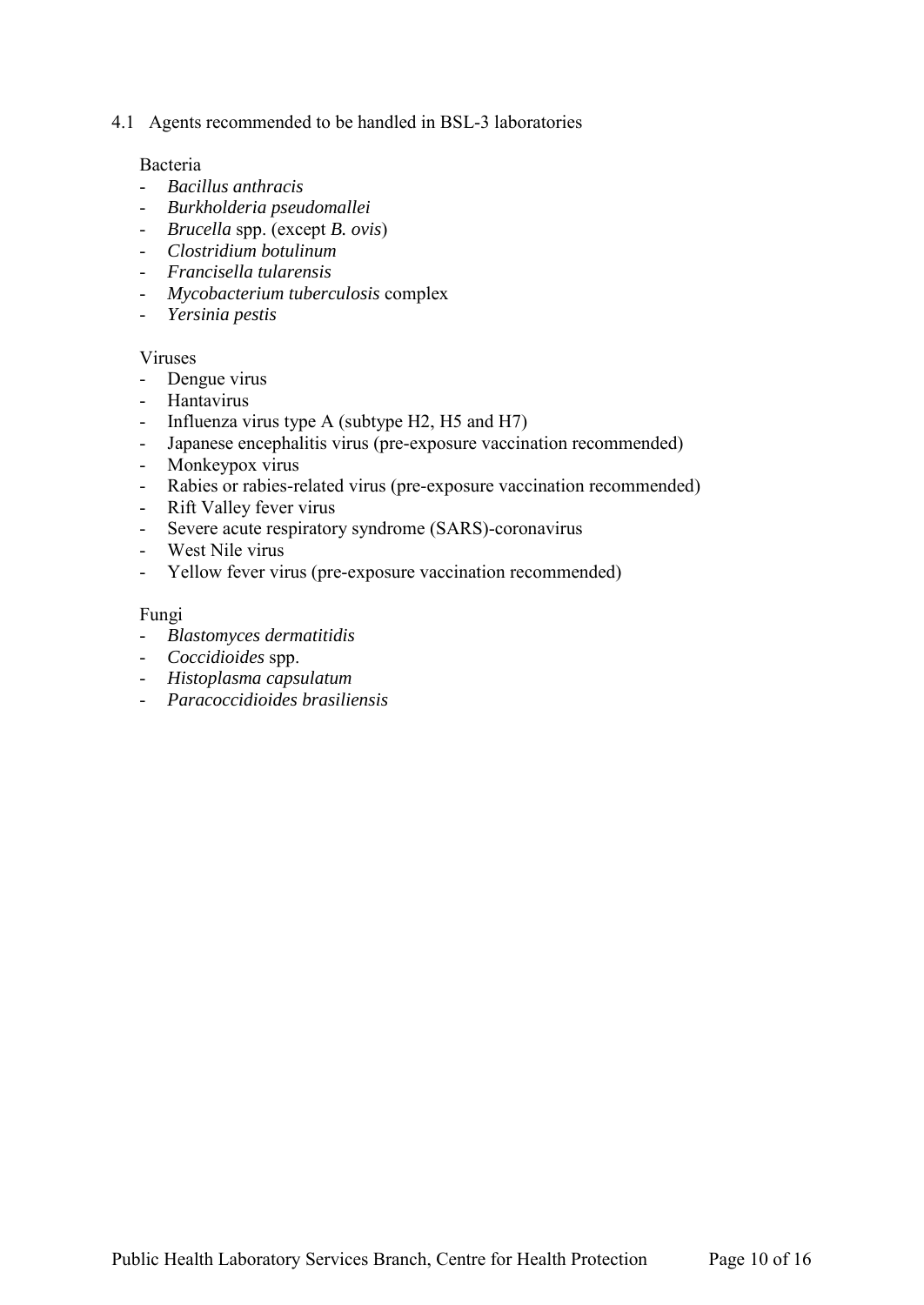4.2 Agents recommended to be handled in BSL-4 laboratories

#### Viruses

- Crimean-Congo haemorrhagic fever virus
- Ebola virus
- Guanarito virus
- Hendra virus
- Herpes simiae virus (B virus)
- Junin virus
- Kyasanur Forest disease virus
- Lassa virus
- Machupo virus
- Marburg virus
- Nipah virus
- Omsk haemorrhagic fever virus
- Sabia virus
- Tick-borne encephalitis virus
- Variola virus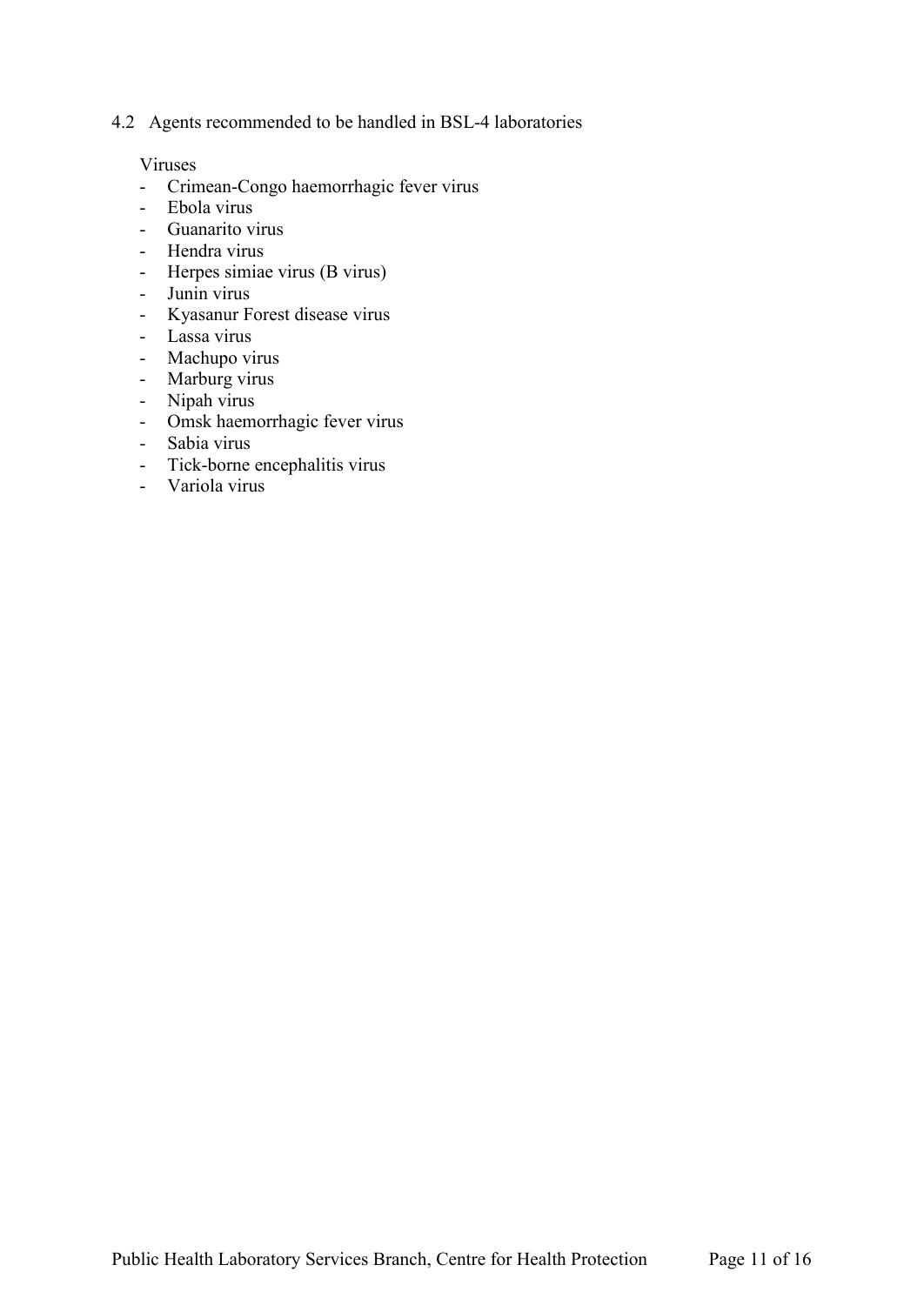## **5. Biosafety requirements**

Clinical laboratories need to meet biosafety requirements depending on the pathogens handled. Requirements are classified into:

- Laboratory facilities
- PPE and safety equipment
- Work practices
- Occupational health
- 5.1 Biosafety level 2 (BSL-2)
	- 5.1.1 Laboratory facilities
	- a. The ventilation system should preferably have directional airflow from the corridor into the laboratory suite.
	- b. Work surfaces should be impervious to water and easy to clean and disinfect.
	- c. The laboratory shall have readily available and preferably foot, elbow or electronically-operated handwashing facilities.
	- d. Emergency eyewash stations and showers shall be readily available.
	- e. Autoclave facilities should be available in the same building. If this is not feasible, clinical wastes must be packed and transported in accordance with the code of practice promulgated by the Environmental Protection Department.
	- f. Biological safety cabinets should be sited away from walking areas and out of cross currents from doors and ventilation systems.
	- 5.1.2 PPE and safety equipment
	- a. Wear side or back-fastening long-sleeved protective gown.
	- b. Wear gloves whenever handling human specimens or potentially infectious materials.
	- c. Wear goggles and face shields for work with potential splashes.
	- d. Wear closed footwear.
	- e. Remove all PPE when contaminated or when their use is no longer required, with proper decontamination before re-use or disposal.
	- f. Use biological safety cabinet (Class I or II) for any laboratory procedures that may give rise to infectious aerosols.
	- g. Use centrifuge fitted with either sealed rotors or safety cups and open inside a biological safety cabinet.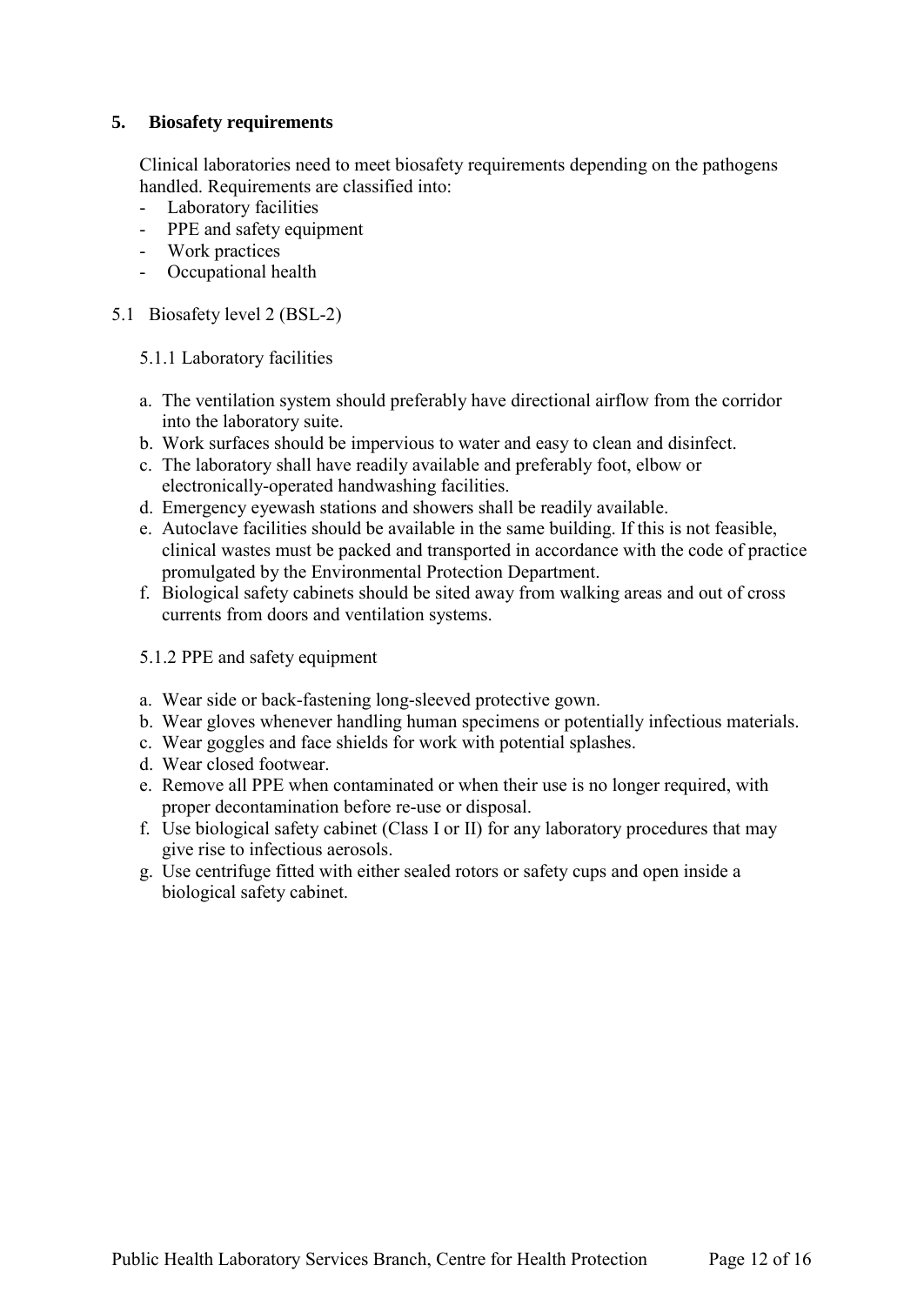### 5.1.3 Work practices

- a. Restrict access to laboratory to authorized persons and keep doors closed.
- b. No mouth pipetting is allowed.
- c. Sharps must handled carefully and disposed of safely.
- d. Minimize generation of splashes and aerosols. All aerosol generating procedures involving pathogens shall be performed in a biological safety cabinet.
- e. Potentially infectious materials must be stored in a secure location and locked with access only by designated staff.
- f. Decontaminate all potentially contaminated areas and materials using appropriate methods/disinfectants before disposal or processing for re-use.
- g. All potentially infectious wastes must be rendered non-infectious before disposal. Alternatively, the packaging must be such that it will not pose an infectious hazard to any subsequent handlers before disposal.
- 5.1.4 Occupational health
- a. Baseline serum samples are advised to be kept for all staff for future reference.
- b. All staff are advised to receive hepatitis B vaccination if found to be susceptible by serology tests. Other vaccinations should be considered according to the potential for exposure.
- c. A system should be in place to detect unusual occurrence of illness among staff.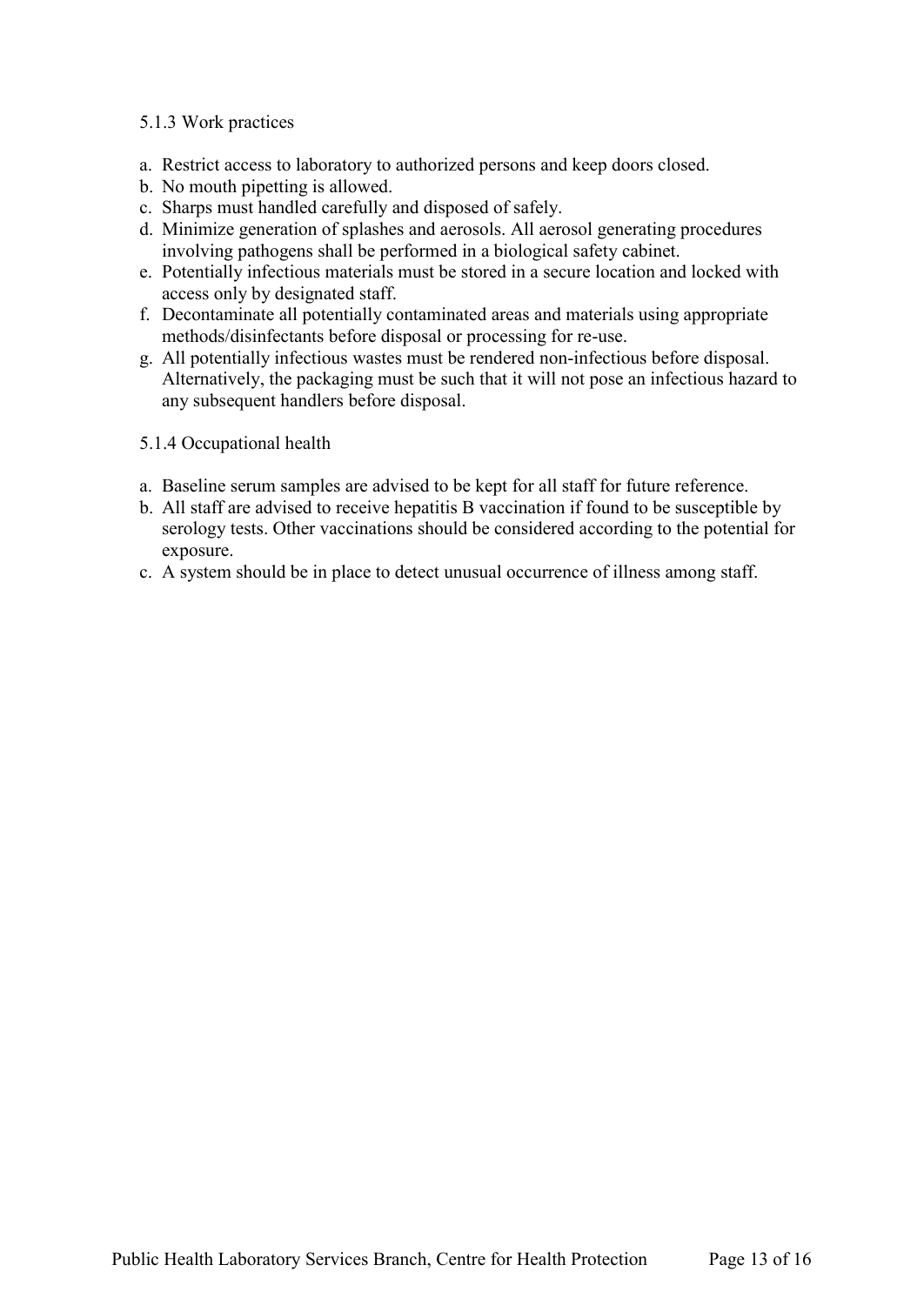### 5.2 Biosafety level 3 (BSL-3)

The requirements below are in addition to those for BSL-2.

#### 5.2.1 Laboratory facilities

- a. The laboratory must be separated from other areas and not accessible by the general public.
- b. The laboratory is sealable to permit fumigation.
- c. Entry into the laboratory is through ante-room with interlocking double-door system.
- laboratory suite with proper monitoring at all times, and with no recirculation of air to d. The ventilation system shall maintain directional airflow from entrance into other areas within the building.
- e. An autoclave shall be available within the laboratory suite for sterilization of potentially infectious materials and wastes.
- 5.2.2 PPE and safety equipment
- a. Use biological safety cabinet (Class I or II) for all manipulations of potentially infectious materials.
- 5.2.3 Work practices
- a. All manipulations of potentially infectious materials must be performed in a biological safety cabinet.
- b. A complete and current inventory of potentially infectious materials of RG3 or above shall be maintained.
- 5.2.4 Occupational health
- a. Medical surveillance should be enhanced. Procedures should be in place for surveillance, early identification and management of illness among staff working with potentially infectious material.

#### 5.3 Biosafety level 4 (BSL-4)

There are currently no BSL-4 laboratories in Hong Kong. RG4 organisms shall not be manipulated. Any material suspected to contain RG4 agents requiring laboratory testing shall be packaged according to corresponding United Nations (UN) recommendations and International Air Transport Association (IATA) guidelines, and sent to overseas laboratories with adequate safety facilities.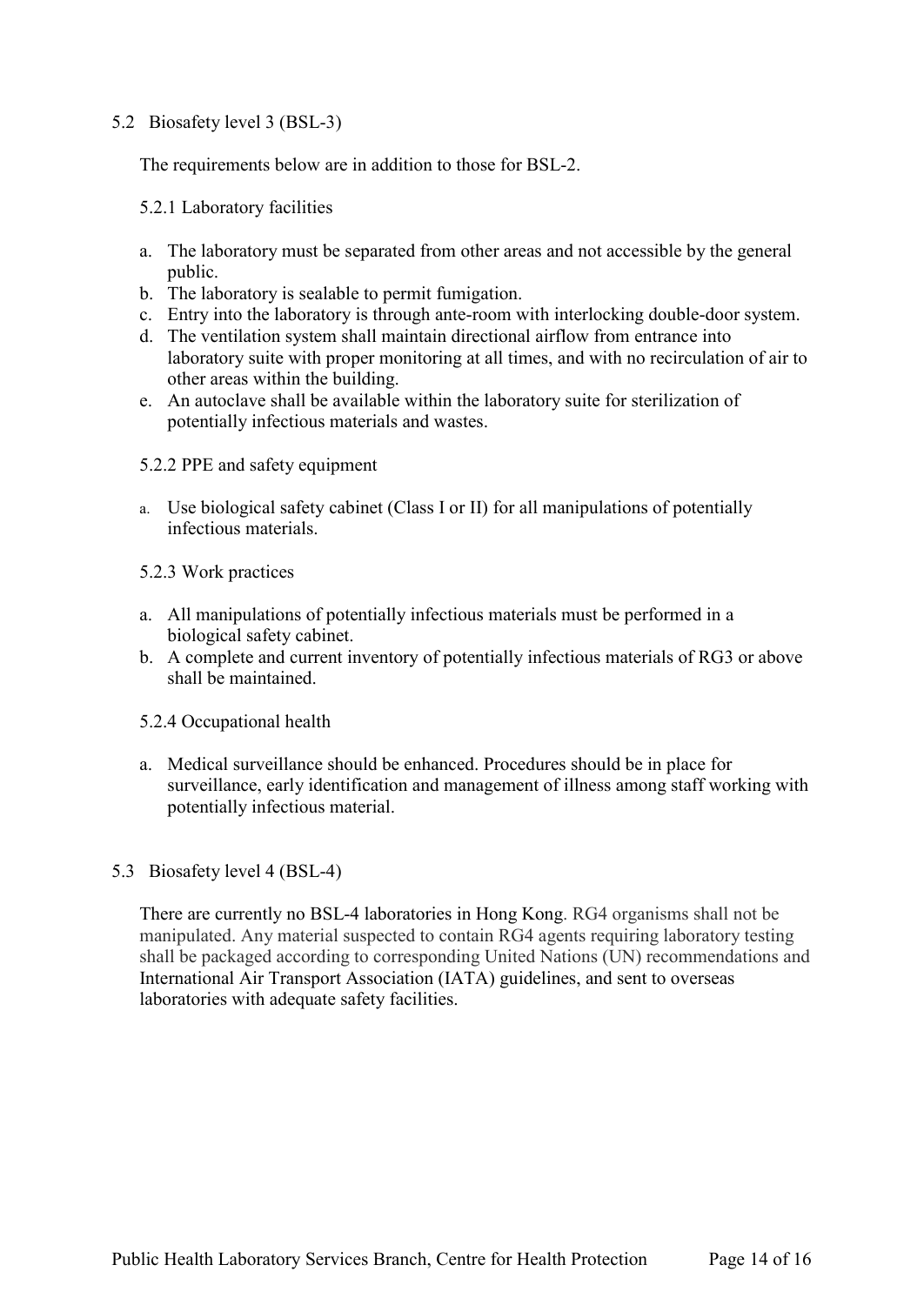## **6. Specimen packaging, labeling and transport**

- a. The following triple packaging system shall be used for local surface transport:
	- The primary receptacle containing the specimen must be watertight, leakproof, and the contents appropriately labeled. Specimens should be kept upright to minimize spillage.
	- A second watertight, leakproof packaging encloses and protects the primary receptacle(s). Laboratory request forms must be placed outside the secondary packaging.
	- The third layer of outer packaging protects the secondary packaging from physical damage while in transit and should have adequate strength for its capacity, mass and intended use.
- b. For cultures of microorganisms and diagnostic specimens likely to contain organisms above RG2, more stringent packaging in addition to those mentioned above is required. These include wrapping of individual primary receptacles with absorbent material capable of absorbing their entire contents, and use of watertight and robust solid containers as secondary packaging.
- c. The specimen package shall be labeled with information that describes its content and identifies the originating and recipient institution and personnel.
- d. Corresponding UN recommendations and IATA guidelines should be referred to for international transport.